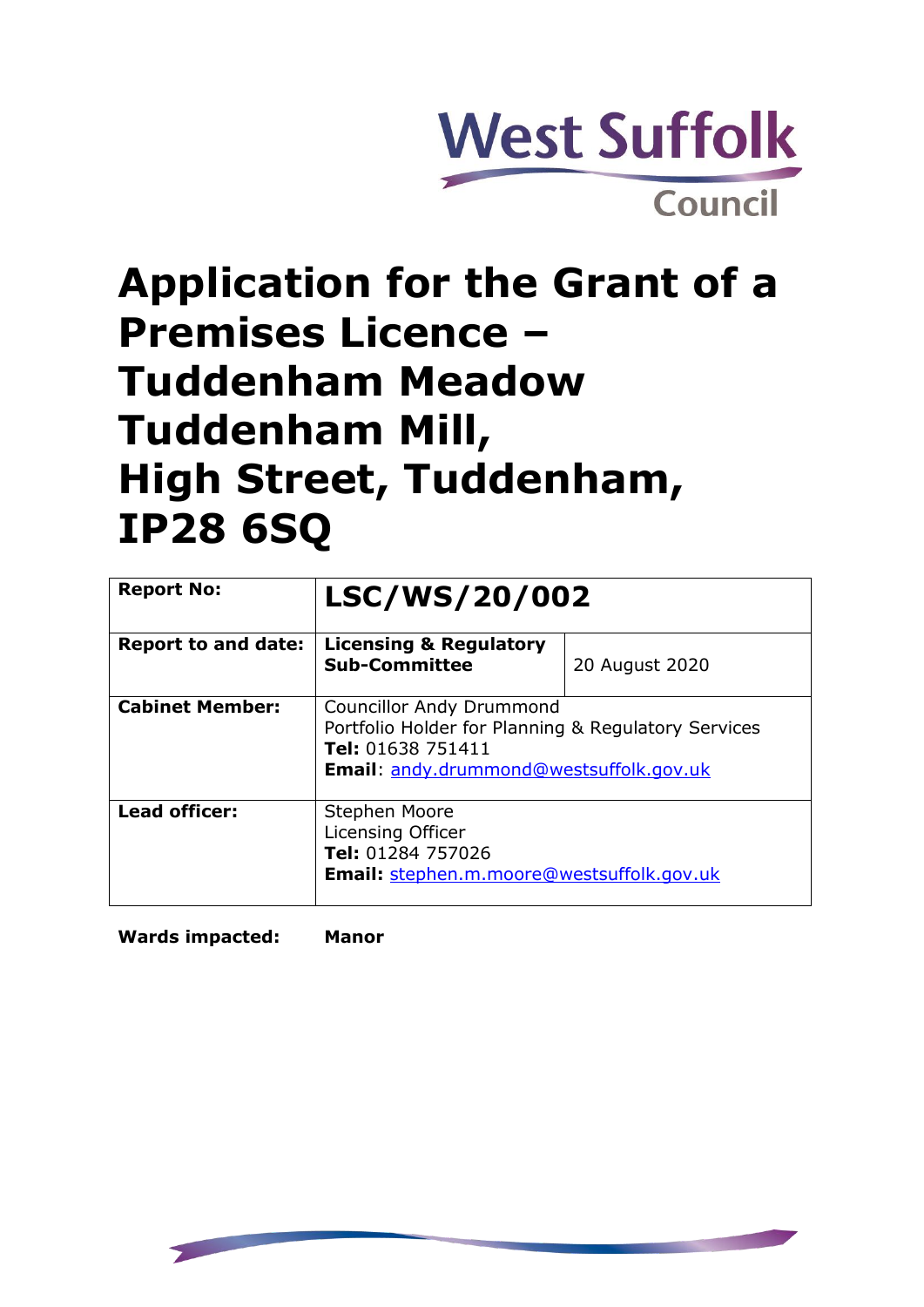**Recommendation: It is recommended that, in determining the application with a view to promoting the licensing objectives in the overall interests of the local community, Members give appropriate weight to, the steps that are appropriate to promote the licensing objectives; West Suffolk Council's Statement of Licensing Policy; Guidance issued under section 182 of the Licensing Act 2003; the representations attached to this report, and any further relevant information presented to the Sub-Committee on the day of the hearing**

**The steps may be:**

- **(a) Grant the licence, subject to such conditions as are consistent with the operating schedule accompanying the application, modified to such extent as the Authority considers necessary for the promotion of the licencing objectives**
- **(b) Exclude from the scope of the licence any of the licensable activities to which the application relates, or**

**THE PERSON NEWSFILM** 

**(c) Reject the application**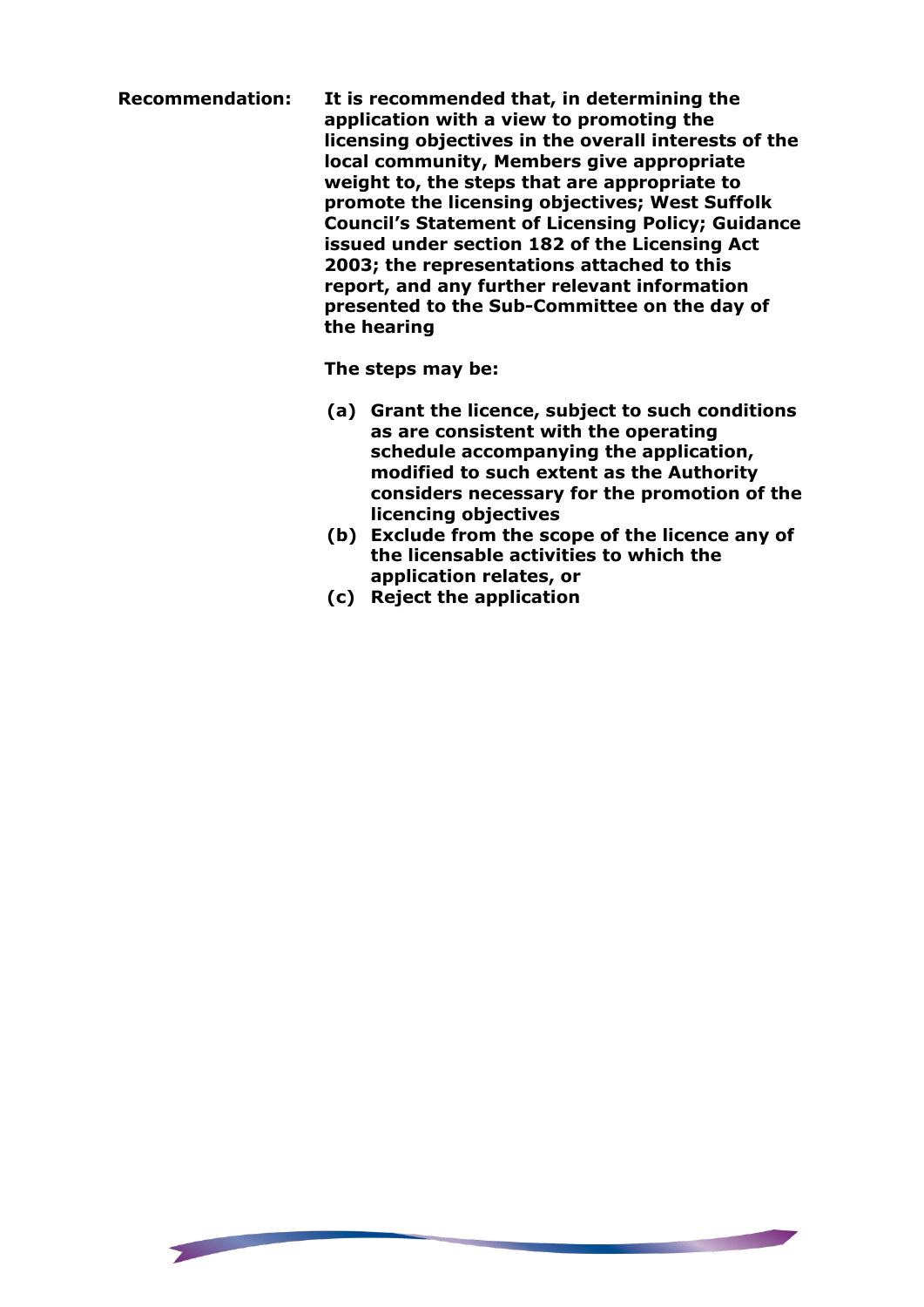## **1. Background / Context**

- 1.1 An application for the Grant of a Premises Licence, made under the Licensing Act 2003, was received and accepted by the Licensing Authority on 28 June 2020. The application form and associated plan are attached as **Appendix 1** and **Appendix 2** respectively.
- 1.2 The application, made by Agellus Tuddenham Ltd, proposes to licence an area of land at the rear of the main building to facilitate wedding functions, and events as an when bookings require. Designated one part of the licenced as a tented bar servery sometimes if not always covered by a marquee.

The licensable activities proposed under the authorisation of a Premises Licence are as follows;

- Supply of Alcohol (On sales only) Monday – Sunday 00:00 - 00:00
- Provision of Recorded Music Monday – Sunday 00:00 – 00:00
- Provision of Live Music Monday – Sunday 00:00 – 00:00
- 1.3 The Licensing objectives which must be actively promoted by the applicant/holder of any Premises Licence issued under the Licensing Act 2003 are as follows;
	- The Prevention of Crime & Disorder
	- Public Safety

- Prevention of Public Nuisance
- Protection of Children from Harm
- 1.4 A statutory 28 day consultation period started on 28 June 2020 and ended on 26 July 2020. This enabled Responsible Authorities and 'Other Persons' to make representations towards the application. 'Other Persons' includes any individual, body or business whether or not they live in the vicinity.

1.5 The details of the application were published in the local newspaper, displayed on the exterior of the premises, and advertised on the Council's website during the consultation period, as per the regulations.

- 1.6 No comments were received from the responsible authorities.
- 1.7 A total of 5 persons in 2 representations were received by the Licensing Authority from 'Other Persons' within the statutory time frame, resulting in the necessitation of this hearing. The details of the representations are attached as **Appendix 3**.

<u>a matang pang</u>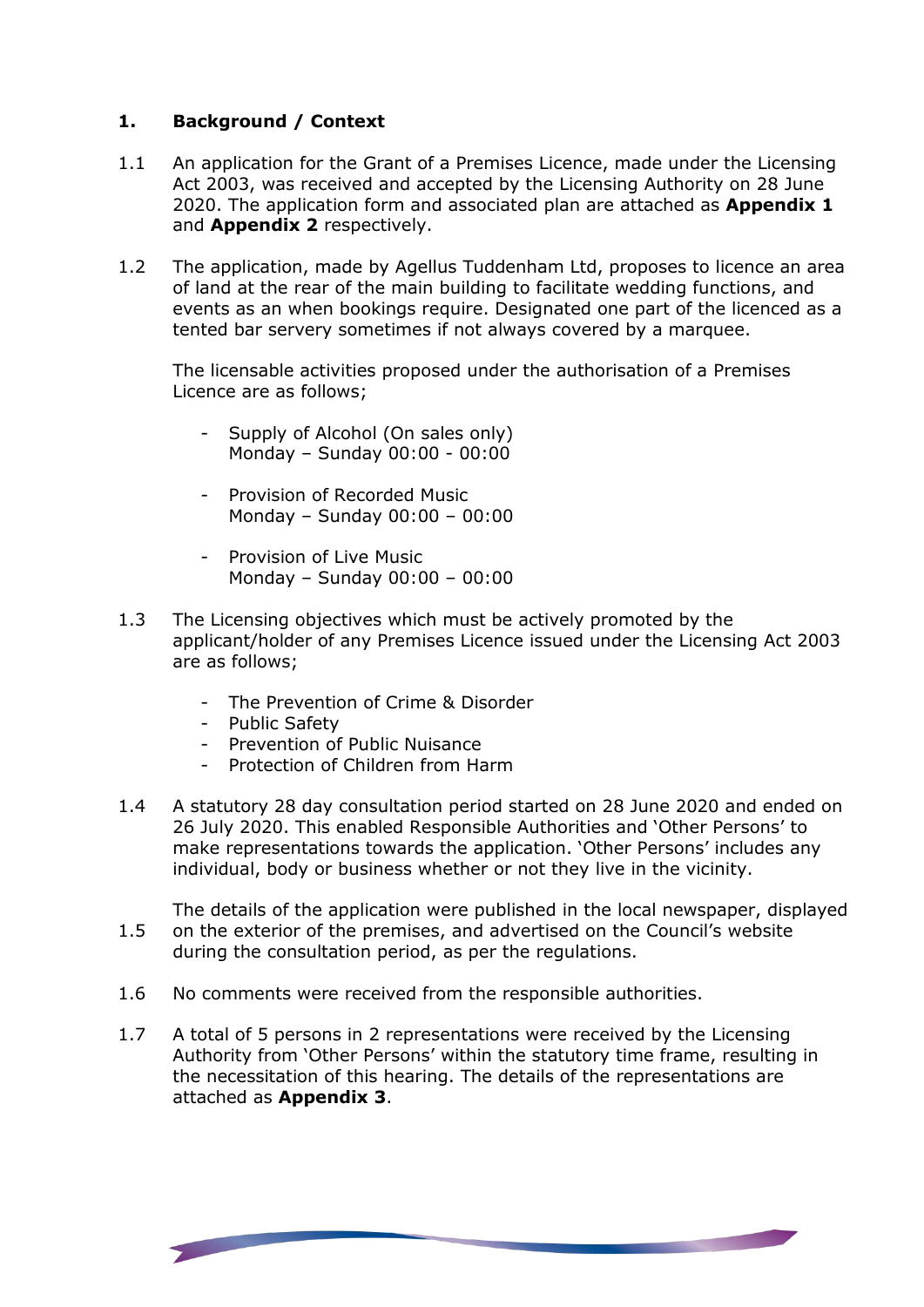#### **2. Proposals**

- 2.1 Members should seek to focus the hearing on the steps considered appropriate to promote the particular licence objective or objectives that have given rise to the specific representation and avoid straying into undisputed areas.
- 2.2 Members should strongly consider the adopted Cumulative Impact Assessment held within the Council's Statement of Licensing Policy.

#### **3. Legal Compliance**

- 3.1 The Sub-Committee may take any of the steps set out below, provided they are proportionate and appropriate for the promotion of the licensing objectives:
	- (a) Grant the licence, subject to such conditions as are consistent with the operating schedule accompanying the application, modified to such extent as the Authority considers necessary for the promotion of the licencing objectives
	- (b) Exclude from the scope of the licence any of the licensable activities to which the application relates, or
	- (c) Reject the application

A condition is modified where it is altered or omitted or any new condition is added.

- 3.2 Each application should be considered on its own merits, having regard to the Council's Statement of Licensing Policy and the guidance issued under Section 182 of the Licensing Act 2003.
- 3.3 The decision may be appealed, by the applicant or any other party to the hearing, within 21 days of written notification of the determination made by the Sub-Committee. The Sub-Committee should state in reaching its determination those matters which it considered relevant, those matters which it did not consider as they were irrelevant, and its reasons for the decision.

#### **4. Appendices**

4.1 Appendix 1 – Application Appendix 2 – Plan of Premises Appendix 3 – Relevant Representations

### **5. Background documents**

5.1 Licensing Act 2003 - <http://www.legislation.gov.uk/ukpga/2003/17/contents>

Guidance issued under S.182 of the Licensing Act 2003 – [https://assets.publishing.service.gov.uk/government/uploads/system/uploads](https://assets.publishing.service.gov.uk/government/uploads/system/uploads/attachment_data/file/705588/Revised_guidance_issued_under_section_182_of_the_Licensing_Act_2003__April_2018_.pdf) [/attachment\\_data/file/705588/Revised\\_guidance\\_issued\\_under\\_section\\_182\\_](https://assets.publishing.service.gov.uk/government/uploads/system/uploads/attachment_data/file/705588/Revised_guidance_issued_under_section_182_of_the_Licensing_Act_2003__April_2018_.pdf) of the Licensing Act 2003 April 2018 .pdf

<u> Maria Maria Alemania de Pa</u>